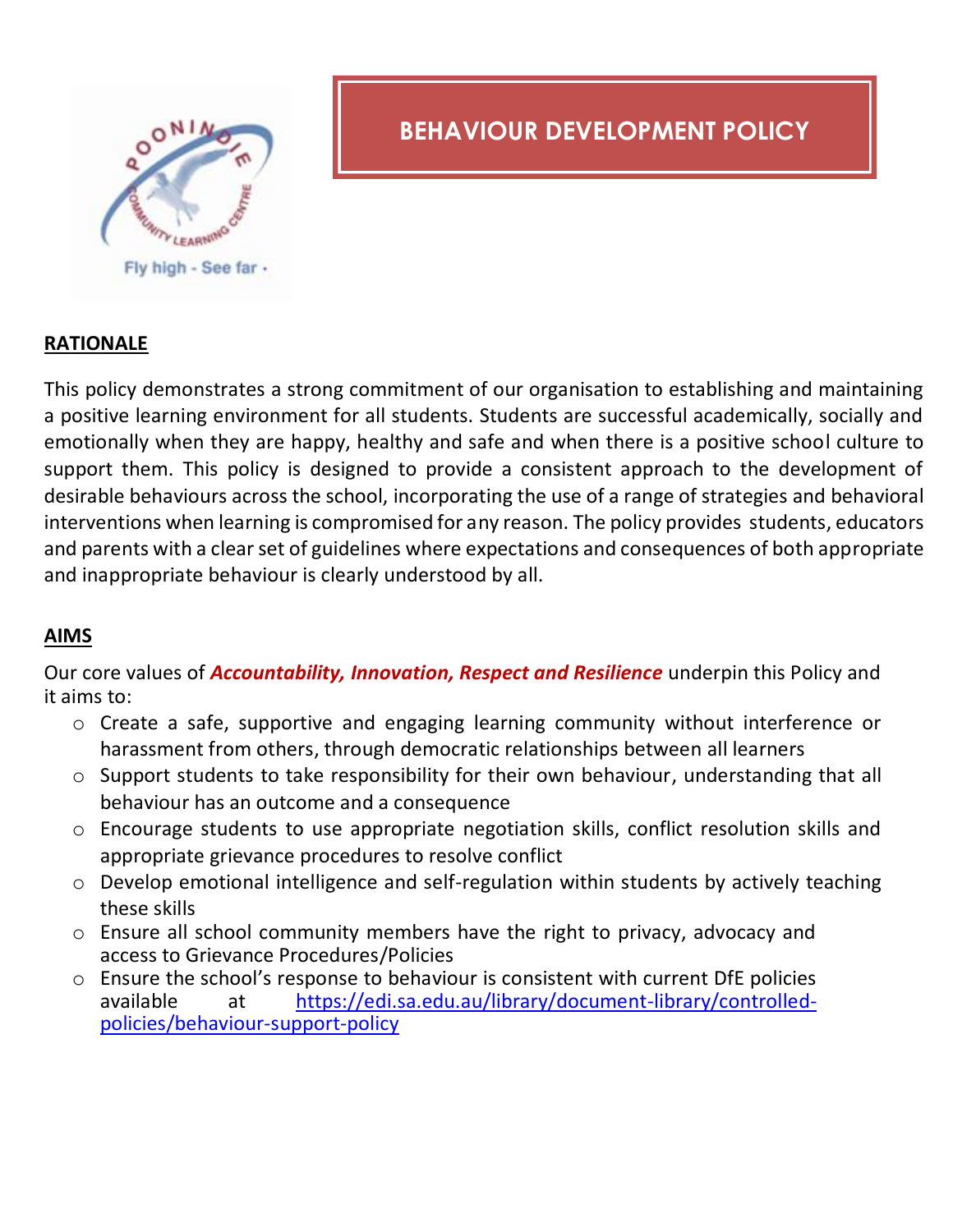# **OUR EXPECTATIONS of COMMUNITY MEMBERS**

|                       |                                                                                                                                                                                                                                                                                                                                                                                                                                                    | IN THE SCHOOL YARD/ON                                                                                                                                                                                                                                                                                                                                                                                                                                                                     |
|-----------------------|----------------------------------------------------------------------------------------------------------------------------------------------------------------------------------------------------------------------------------------------------------------------------------------------------------------------------------------------------------------------------------------------------------------------------------------------------|-------------------------------------------------------------------------------------------------------------------------------------------------------------------------------------------------------------------------------------------------------------------------------------------------------------------------------------------------------------------------------------------------------------------------------------------------------------------------------------------|
| <b>SCHOOL VALUES</b>  | <b>IN THE CLASSROOM</b>                                                                                                                                                                                                                                                                                                                                                                                                                            | <b>SCHOOL EXCURSIONS</b>                                                                                                                                                                                                                                                                                                                                                                                                                                                                  |
|                       | We will see students:                                                                                                                                                                                                                                                                                                                                                                                                                              | We will see students:                                                                                                                                                                                                                                                                                                                                                                                                                                                                     |
| <b>Accountability</b> | attending school consistently<br>and punctually<br>organised for the lesson<br>following the agreed classroom<br>rules and routines<br>walking quietly and sensibly in all<br>work areas and to other<br>classrooms<br>helping themselves and others to<br>maximise learning opportunities<br>by staying on task<br>keeping themselves and others<br>safe by practicing safe behaviors<br>taking responsibility for their<br>own actions/reactions | remaining within school<br>boundaries<br>wearing appropriate clothing as<br>per uniform policy including<br>wearing a school hat when<br>required to<br>making safe play choices<br>according to site agreed<br>playground practices<br>moving around the school safely<br>at all times<br>returning to class promptly when<br>the bell is rung<br>seeking teacher permission to<br>٠<br>enter any classroom during<br>breaks<br>taking responsibility for their<br>own actions/reactions |
| <b>Innovation</b>     | We will see students:<br>Demonstrating a 'can do'-<br>$\bullet$<br>growth mindset<br>Being open to new opportunities<br>and accepting of ideas and the<br>suggestions of peers<br>solving problems positively and<br>peacefully with others<br>Showing a positive attitude to<br>change                                                                                                                                                            | We will see students:<br>demonstrating a growth mindset<br>٠<br>being open to new opportunities<br>and accepting of ideas and the<br>suggestions of others<br>solving problems positively and<br>peacefully with others<br>showing a positive attitude to<br>change<br>showing gratitude for extra<br>curricula activities organised by<br>classroom teachers and the<br>school                                                                                                           |
| <b>Respect</b>        | We will see the following behavior from<br>all members:<br>accepting and valuing individual<br>differences<br>active listeners following<br>$\bullet$<br>instructions from others<br>including relief teachers and<br>SSO's<br>people communicating with<br>٠<br>others using respectful tone and<br>body language<br>classroom/school equipment<br>being used safely and with care<br>and respect<br>being accountable for own                    | We will see the following behavior from<br>all members:<br>accepting and valuing individual<br>٠<br>differences<br>active listeners following<br>٠<br>instructions from others<br>positive social skills on display<br>when playing (eg being fair,<br>following rules and sharing)<br>our schoolyard environment free<br>٠<br>of harassment<br>play equipment being used with<br>٠<br>care and respect<br>our school environment free of<br>graffiti, vandalism and theft                |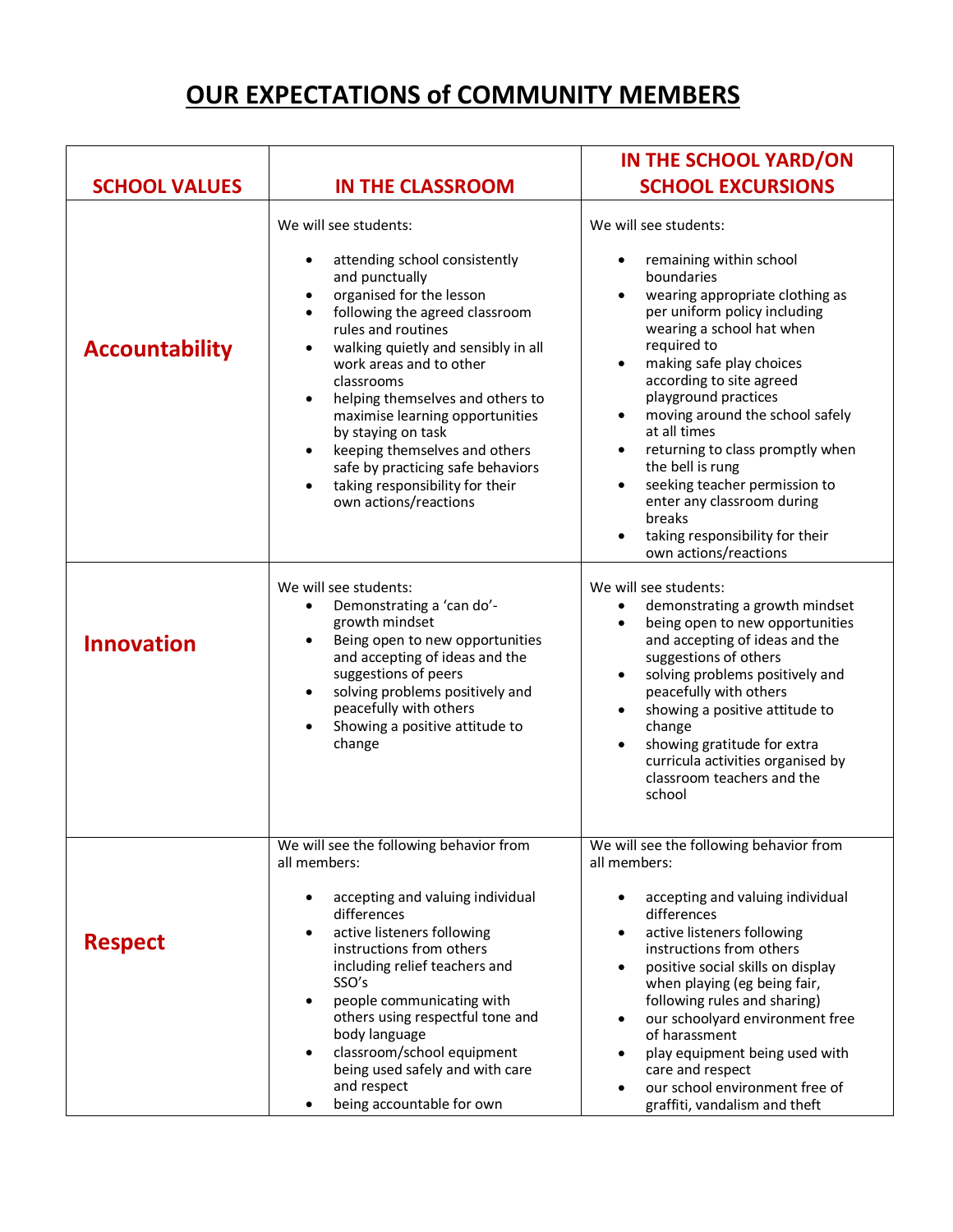|                   | choices                                                                                                                                                                                                                                                                                                                                                                                                                                                                                                                                                      |                                                                                                                                                                                                                                                                                                                                                                                                                                                                                                                                                                     |
|-------------------|--------------------------------------------------------------------------------------------------------------------------------------------------------------------------------------------------------------------------------------------------------------------------------------------------------------------------------------------------------------------------------------------------------------------------------------------------------------------------------------------------------------------------------------------------------------|---------------------------------------------------------------------------------------------------------------------------------------------------------------------------------------------------------------------------------------------------------------------------------------------------------------------------------------------------------------------------------------------------------------------------------------------------------------------------------------------------------------------------------------------------------------------|
| <b>Resilience</b> | We will see students:<br>demonstrate a growth mindset<br>and understanding that mistakes<br>are how we learn<br>making good choices about how<br>to respond to people and<br>situations<br>seeking support from trusted<br>person if finding oneself in a<br>frustrating position<br>bouncing back from<br>disappointment ie losing in a<br>timely manner<br>solving problems positively and<br>peacefully with others<br>persevering even when the task<br>is hard<br>showing GEM principles $-$<br>٠<br>gratitude, empathy and<br>mindfulness = Resilience | We will see students:<br>demonstrate a growth mindset<br>making good choices about how<br>to respond to people and<br>situations<br>seeking support from trusted<br>$\bullet$<br>person if finding oneself in a<br>frustrating position<br>bouncing back from<br>$\bullet$<br>disappointment ie losing a game<br>in sport, in a timely manner<br>solving problems positively and<br>$\bullet$<br>peacefully with others<br>persevering even when the task<br>is hard<br>showing GEM principles -<br>$\bullet$<br>gratitude, empathy and<br>mindfulness = Resilience |

# **PRACTICES SUPPORTING A SUCCESSFUL LEARNING ENVIRONMENT**

Students at Poonindie Community Learning Centre are encouraged to participate in the development and maintenance of a learning environment that ensures positive learning outcomes for all students. School processes that support students to do this include:

- Class meetings
- Student Representative Council
- Cross Age classroom programs
- Assemblies
- Relevant curriculum eg Keeping Safe: Child Protection Curriculum/ Whole of site Resilience Project fostering the skills of GEM – mindfulness, empathy and gratitude
- Explicit class rules and consequences developed collaboratively in every classroom
- Acknowledgment and reinforcement of appropriate behavior by all
- Relevant policies and procedures to guide us eg Grievance procedures/Harassment Policy
- Pastoral Care Worker support for school members
- Student Wellbeing and Learning Improvement Coordinator support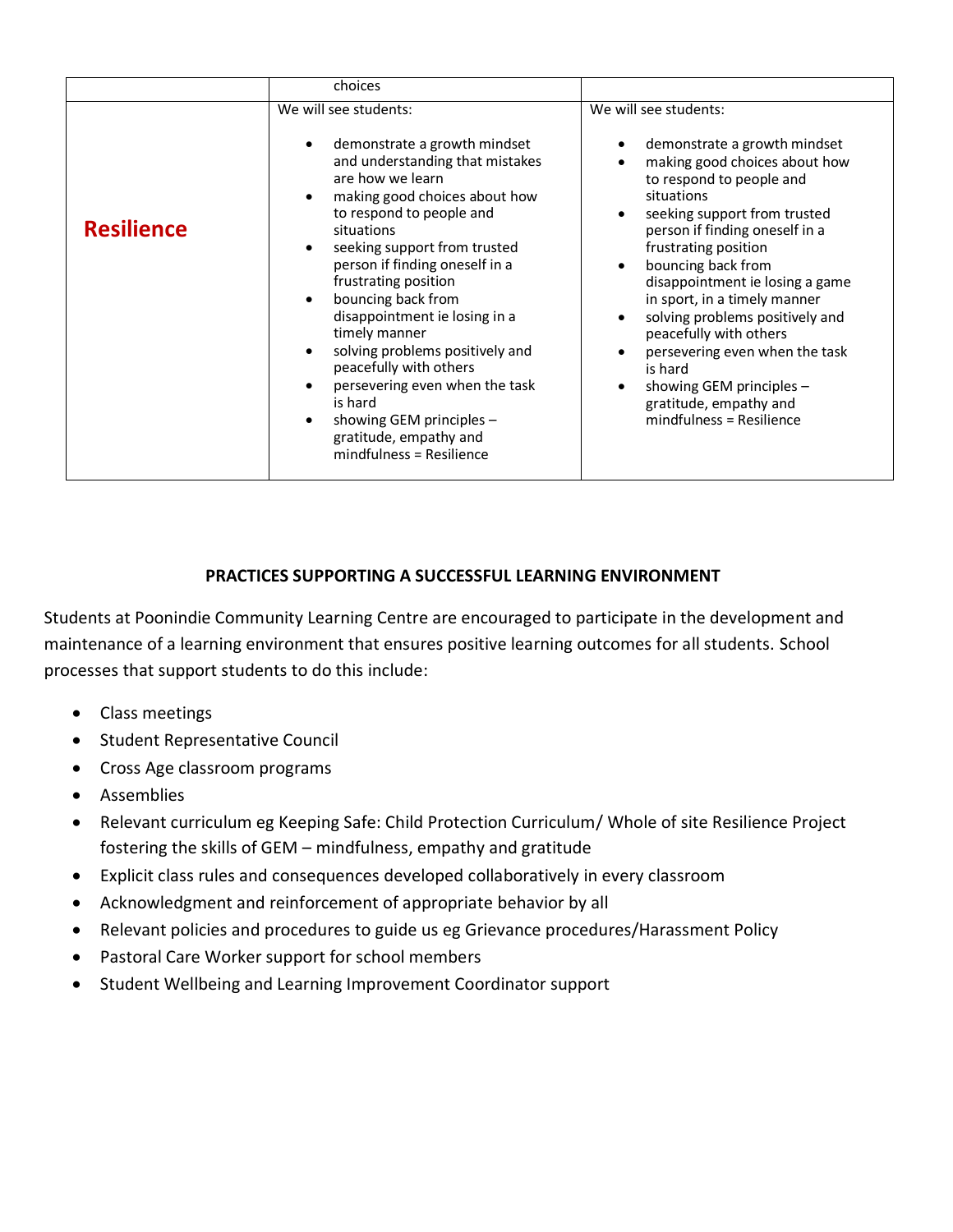clearly explained to children. Positive feedback/Re-enforcements' regularly provided for students demonstrating positive behaviours. All JP POSITIVE ENVIRONMENT: Teachers establish a positive, inclusive classroom/yard environment with rules, rewards and consequences that are classrooms operate on a peg system – for rewards and inappropriate behaviour.

**STEP 1 REMINDER: Low level behavior** distracting some from teaching and learning eg. Non attention, off task, voice volume too loud for inside

Student provided with a gentle reminder, proximity, redirection with a choice given by teacher

**STEP 2 CLASSROOM TIME OUT: Continued Low level behavior** despite reminder requiring further intervention from teacher.

.

Student seated in alternative space within the classroom and expected to work on task. PEG chart used.

**STEP 3 BUDDY CLASS: Moderate Level behavior** eg noncompliance, inappropriate conversation.

Student escorted to a **BUDDY CLASS** until next play break, with a card from teacher. Teacher informs parents.

#### **STEP 4 PRINCIPAL INTERVENTION**: **Severe Behavior** eg

threatened violence, physical fighting, insolence, defiance, Bullying Student escorted to Front Office for counselling/planning for future intervention

Parents' contacted by Principal.Student completes Development Plan (see attachment)

Behaviour is recorded on EDSAS.

#### STEP 5: depending on severity of behavior it could include

**Take Home/** parents expected to collect chn. asap

**Internal Suspension** in front office until end of day

**Suspension (up to 5 days) or Exclusion. A compulsory reentry meeting is required with family and student following a suspension.**

## *In the classroom In the School Yard*

**STEP 1 REMINDER: Low level behavior** eg arguing about game rules, running around buildings

Student provided with a gentle reminder, proximity, redirection given by teacher.

**STEP 2 SHORT YARD TIME OUT: Continued Low level behavior** despite reminder requiring further intervention from teacher

Student seated in Time Out bench for a short time under verandah until a brief conference about behavior is held with teacher.

**STEP 3 LONGER YARD TIME OUT: for Moderate Level behavior** eg. Deliberately disturbing/excluding others from a game, unsafe play on equipment, deliberately spoiling others yard games

Student expected to remain on bench for remainder of play break or until teacher is confident they can reenter yard and continue playing in appropriate manner. Teacher informs parents.

#### **STEP 4 PRINCIPAL INTERVENTION**: **Continued moderate &**

**Severe Behavior** eg threatened/actual violence, physical fighting, insolence, defiance, Bullying/harassment. Illegal activity, Student escorted to Front Office for counselling/planning for future intervention

**Parent contacted by Principal**. Student completes Development Plan (see attachment)

Behaviour is recorded on EDSAS.

#### **STEP 5: depending on severity of behavior could include:**

**Take Home/** parents expected to collect chn. asap

**Internal Suspension** in front office until end of day

**Suspension (up to 5 days) or Exclusion. A compulsory re-entry meeting is required with family and student following a suspension.**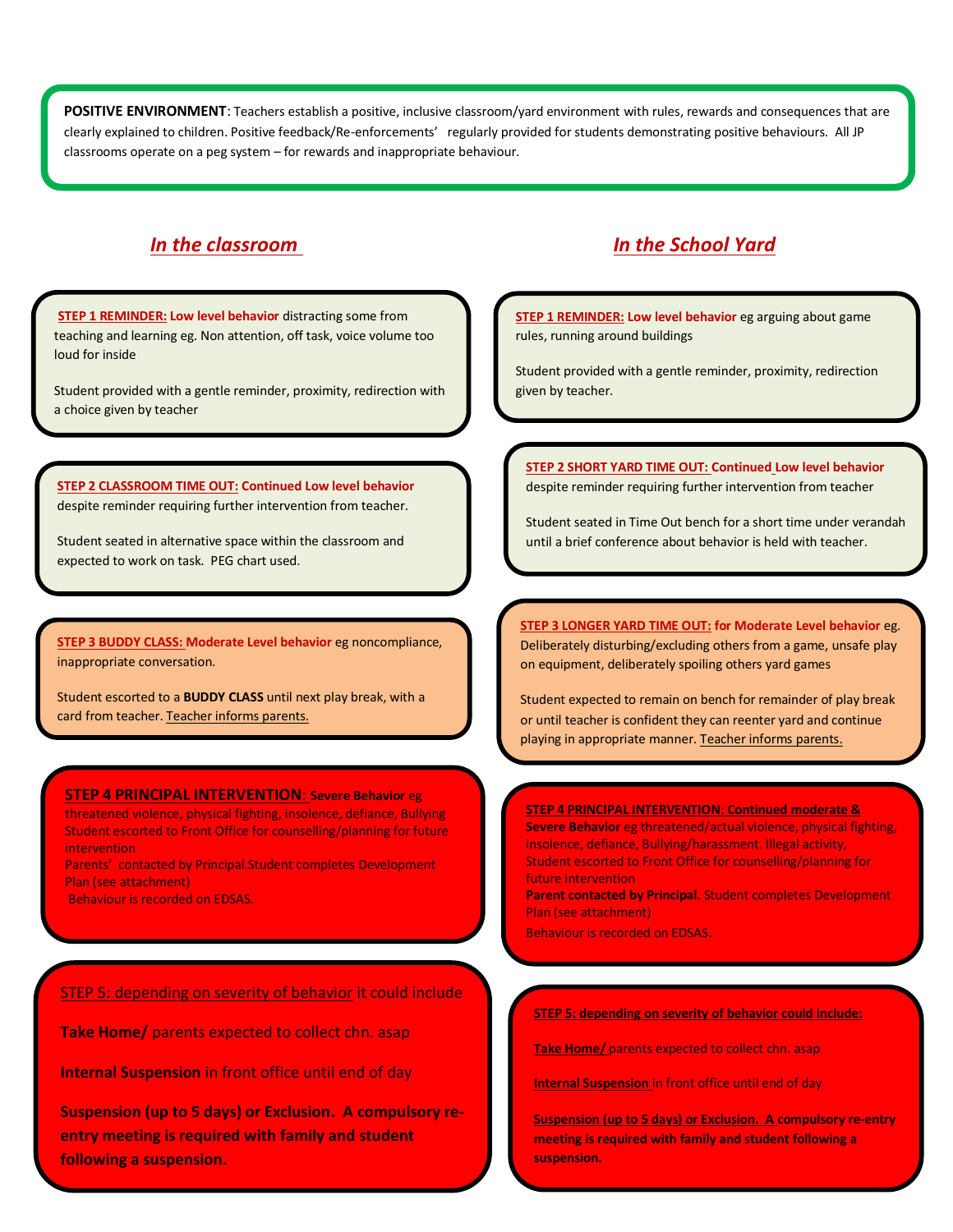# **EXAMPLES OF INAPPROPRIATE BEHAVIOUR**

The Department for Education has a computerised recording system (EDSAS) which is used for recording behaviors of students at Step 4 & 5. They are divided into 6 major categories:

| Violence-Actual or Threatened   | Acted Illegally                      |  |
|---------------------------------|--------------------------------------|--|
| Threatened Good Order           | Interfered with the Rights of Others |  |
| Threatened Safety or Well-being | Persistent and Wilful Inattention.   |  |

Some behaviours may be able to be listed under more than one category. The table below lists some examples of the types of behaviour that may come under each category. Please note the labels, **Low, Moderate and Severe** are used on the previous page describing the various stages of intervention.

| <b>CATEGORY</b>             | LOW                                                   | <b>MODERATE</b>                                                                | <b>SEVERE</b>                   |
|-----------------------------|-------------------------------------------------------|--------------------------------------------------------------------------------|---------------------------------|
| <b>VIOLENCE</b>             |                                                       |                                                                                | Threatened violence             |
|                             |                                                       | All types of violence are considered Severe                                    | Actual violence                 |
|                             |                                                       |                                                                                | Physical fighting               |
|                             |                                                       |                                                                                | <b>Physical Bullying</b>        |
| <b>THREATENING GOOD</b>     | Littering                                             | Inappropriate language                                                         | Rudeness/Insolence in           |
| <b>ORDER</b>                | Not following classroom                               | Non-compliance with                                                            | front of others eg              |
|                             | expectations                                          | reasonable instructions                                                        | swearing, answering back        |
|                             | Not playing by the rules                              | Minor vandalism eg                                                             | Defiance-refusal to             |
|                             |                                                       | writing on desks                                                               | cooperate                       |
|                             |                                                       | <b>Continual low level</b>                                                     | <b>Continual Moderate level</b> |
|                             |                                                       | <i>incidences</i>                                                              | <i>incidences</i>               |
| THREATENING SAFETY OR       | Running behind                                        | Unsafe play eg tackling,                                                       | <b>Bullying</b>                 |
| WELLBEING                   | classrooms out of sight                               | jumping onto peoples                                                           | Serious unsafe play eg          |
|                             | Not wearing a hat                                     | backs                                                                          | climbing onto a roof space      |
|                             | Climbing/standing on                                  | Throwing objects across                                                        | Leaving our school              |
|                             | furniture                                             | the classroom                                                                  | boundaries when upset           |
|                             |                                                       | Excluding others from                                                          |                                 |
|                             |                                                       | activities                                                                     |                                 |
|                             |                                                       | Spreading rumours                                                              |                                 |
| <b>INTERFERING WITH THE</b> | Calling out in class                                  | Deliberate "In your face"                                                      | Harassment-Racial/sexual        |
| <b>RIGHTS OF OTHERS</b>     | disrupting others games                               | attitude toward others                                                         | etc                             |
|                             | Not following class rules                             | Deliberate spoiling of                                                         | Serious and continual           |
|                             |                                                       | games eg kicking a ball                                                        | disruptions to teaching         |
|                             |                                                       | away                                                                           | and learning                    |
|                             |                                                       | Taking someone else's hat                                                      | Discrimination                  |
|                             |                                                       | Taking property without                                                        |                                 |
|                             |                                                       | permission                                                                     |                                 |
| PERSISTENT AND WILFUL       | Off Task behaviour                                    | Deliberate off task                                                            | Continual, deliberate off       |
| <b>INATTENTION</b>          |                                                       | behaviour                                                                      | task behavior                   |
|                             |                                                       |                                                                                | Refusal to work                 |
| <b>ACTING ILLEGALLY</b>     |                                                       | Any illegal activity is considered SEVERE eg drugs, cyber bullying, destroying |                                 |
|                             | property, theft and SAPOL may be called to intervene. |                                                                                |                                 |

**All SCHOOL COMMUNITY MEMBERS HAVE VARYING DEGREE OF RESPONSIBILITIES** to ensure a safe, positive and caring environment.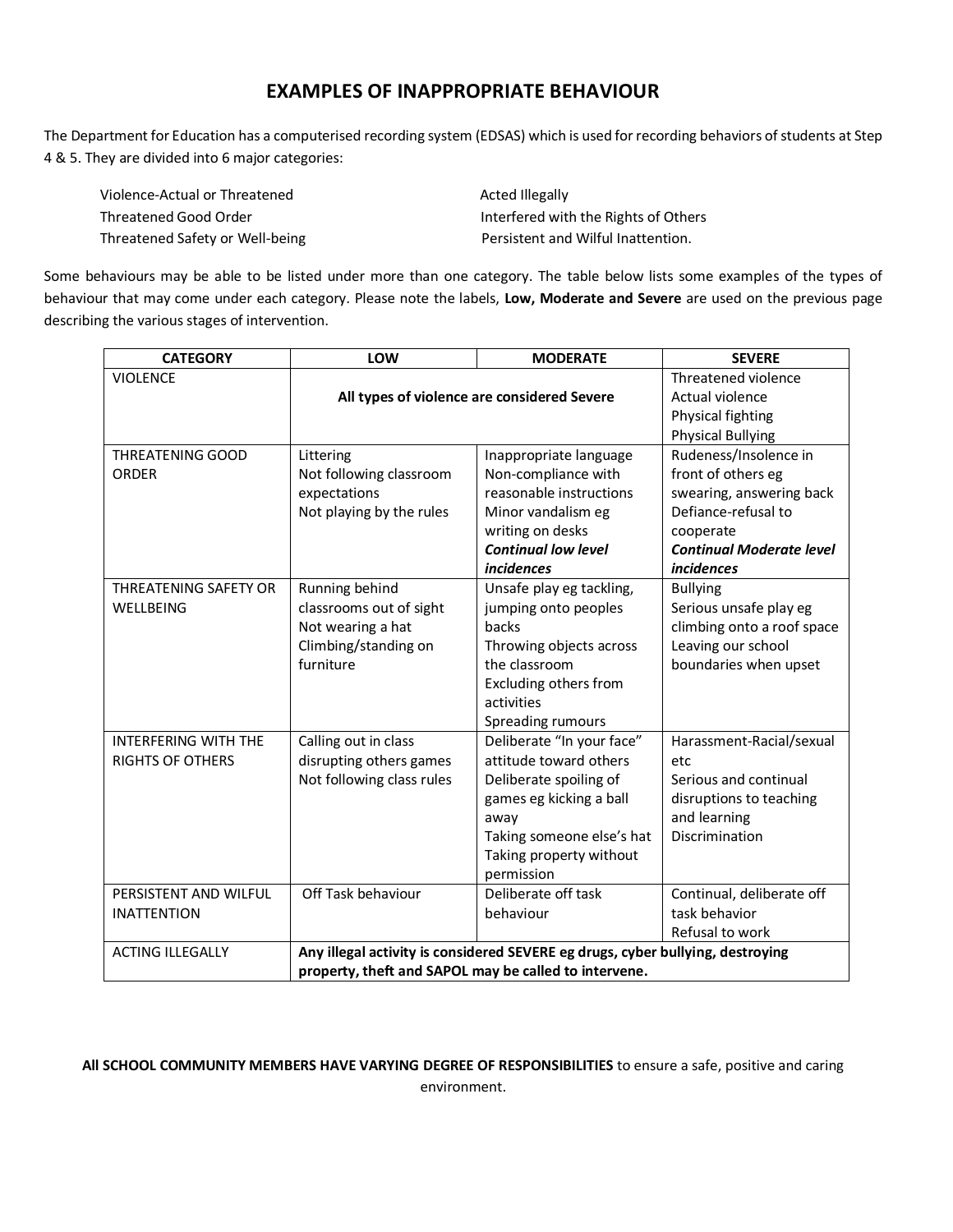#### **PARENTS/CAREGIVERS**

- Model and reinforce a positive attitude towards the school
- Engage in constructive communication and relationships with school staff regarding their child's learning, wellbeing and behavior
- Encourage and motivate students to become independent and responsible learners
- Use the existing Grievance Policies/Procedures to deal with issues and concerns
- Attend meetings regarding their child's learning and/or behavior
- Ensure the school has an alternative person to contact should they not be available
- Notify the school of any event/s that may impact on their child's day

#### **STUDENTS**

- Behave in a safe, responsible manner that represents the school positively
- Participate actively and positively in all learning programs
- Take responsibility for their own learning and behavior
- Accept logical consequences for all behavior
- Use the school Grievance Policy/Procedures to deal with issues and concerns

#### **STUDENT SUPPORT OFFICERS (SSO's)**

- Provide support for students under the direction of the classroom teacher and/or leadership
- Encourage students to seek support from appropriate sources eg class/yard duty teacher
- Be positive, fair, democratic, consistent and clear in approach when assisting student with behavior choices

#### **EDUCATORS**

- Establish positive relationships with students that model mutual respect and understanding through the provision of feedback and by being consistently calm and predictable
- Develop structures and engaging learning programs, relevant to individual student needs
- Provide physical environments conducive to positive behaviours and effective engagement in learning
- Develop with students , a clear and consistent classroom behaviour code based upon our school values of ACCOUNTABILITY, INNOVATION, RESPECT AND RESILIENCE
- Provide any relief staff with relevant and current information regarding important student information
- Communicate regularly with parents/caregivers regarding student wellbeing and behavior
- Ensure all incidents are documented and kept confidential for future reference
- Ensure mandated curriculum programs are implemented in class teaching and learning program eg KS:CPC
- Be consistent with their implementation of this policy across the site

#### **SCHOOL LEADERSHIP (PRINCIPAL AND WELLBEING COORDINATOR)**

- Overseeing and ensuring learning programs are relevant, engaging and structured to cater for the needs of all students,
- Ensuring the school learning environment and play areas are safe and conducive for learning and playing
- Support staff in the implementation of pro-active behavior Development ie the RESILIENCE PROJECT
- Provide opportunities for consultation with staff regarding student wellbeing
- Co-develop individual Student Development plans and risk assessments to ensure all possible support is provided to students including access to support agencies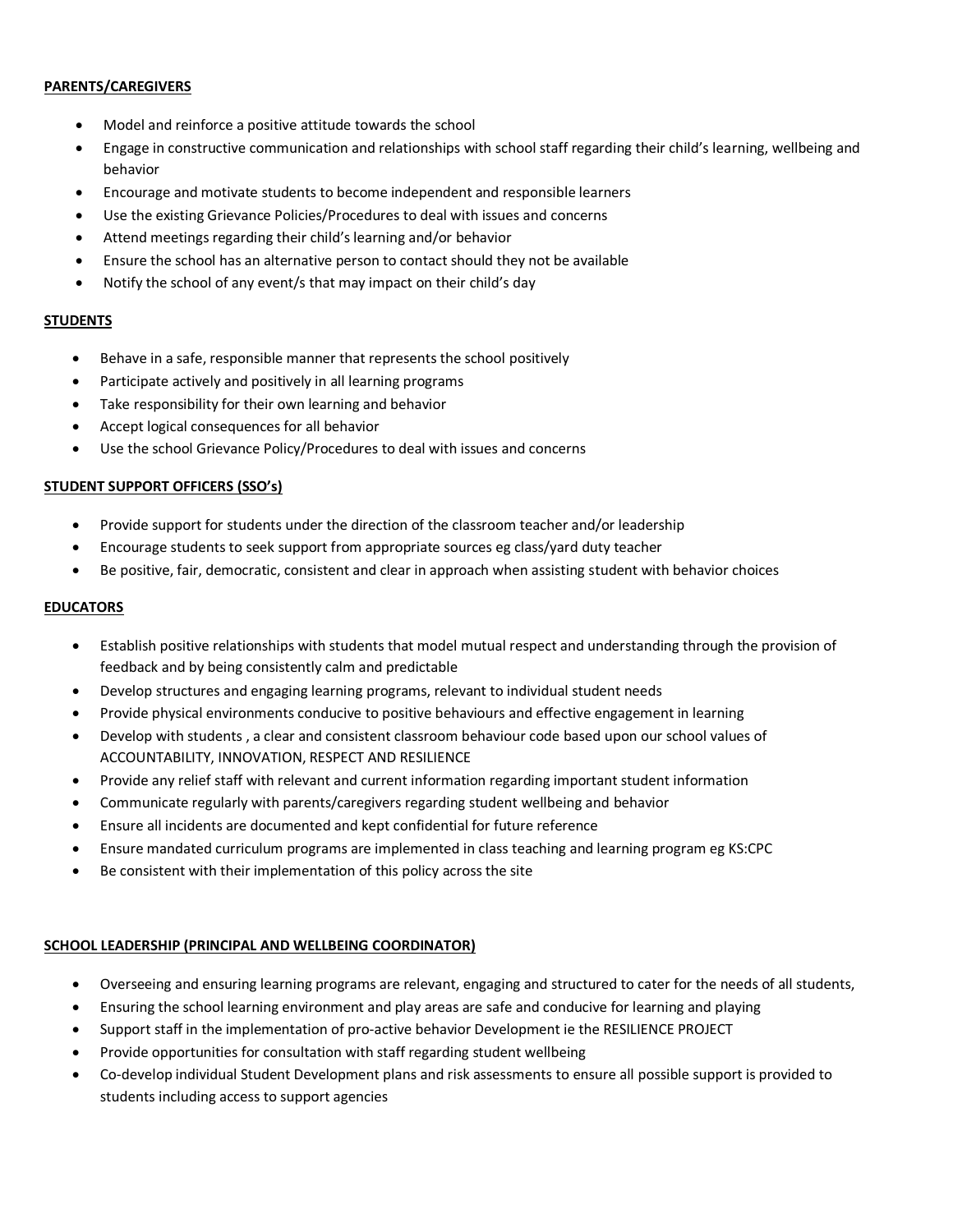- Ensure appropriate training and development programs are provided to ensure staff have a strong skill and knowledge base of effective behavior development strategies
- Document all serious student behavior incidents and regularly analyse student behavior data
- Inform and liaise with families when serious behaviour incidents occur
- Maintain ongoing data collections (eg Emotional and WellBeing Survey) to inform decision-making and evaluate the effectiveness of policies, learning programs and procedures
- Manage Take-Home, suspension and exclusion processes and ensure data is entered into EDSAS.

### **VOLUNTEERS**

- Comply with the DfE CODE of Conduct for Volunteers
- Complete the daily Sign in process/use an identification badge
- Follow the directions of the Principal/supervisor and comply with all relevant policies, procedures and guidelines eg Emergency drills, mobile phone usage
- Notify the Principal/supervisor of any incidents or injuries that occurred while volunteering.

#### RELATED RESOURCES:

The following documents can be obtained from<https://www.education.sa.gov.au/>

for further information:

- **[https://www.education.sa.gov.au/parenting-and-child-care/your-childs-education/protective-practices-information](https://www.education.sa.gov.au/parenting-and-child-care/your-childs-education/protective-practices-information-parents-and-caregivers)[parents-and-caregivers](https://www.education.sa.gov.au/parenting-and-child-care/your-childs-education/protective-practices-information-parents-and-caregivers)**
- **<https://www.education.sa.gov.au/supporting-students/health-e-safety-and-wellbeing/keeping-children-safe-bullying>**
- **[https://www.education.sa.gov.au/supporting-students/health-e-safety-and-wellbeing/cyber-safety-bullying-and](https://www.education.sa.gov.au/supporting-students/health-e-safety-and-wellbeing/cyber-safety-bullying-and-harassment)[harassment](https://www.education.sa.gov.au/supporting-students/health-e-safety-and-wellbeing/cyber-safety-bullying-and-harassment)**
- **[https://www.education.sa.gov.au/supporting-students/health-e-safety-and-wellbeing/behaviour-management-and](https://www.education.sa.gov.au/supporting-students/health-e-safety-and-wellbeing/behaviour-management-and-strategy)[strategy](https://www.education.sa.gov.au/supporting-students/health-e-safety-and-wellbeing/behaviour-management-and-strategy)**
- **<https://www.education.sa.gov.au/supporting-students/student-support-services>**
- **<https://www.education.sa.gov.au/supporting-students/children-disability-and-special-needs>**

**or visit our school website for further information[: www.poonindieps.sa.edu.au](http://www.poonindieps.sa.edu.au/)**

Reviewed Term 1 2022. Next review Term 1 2024

**J:\Common\School policies\School Policy\2022 BDP.docx**